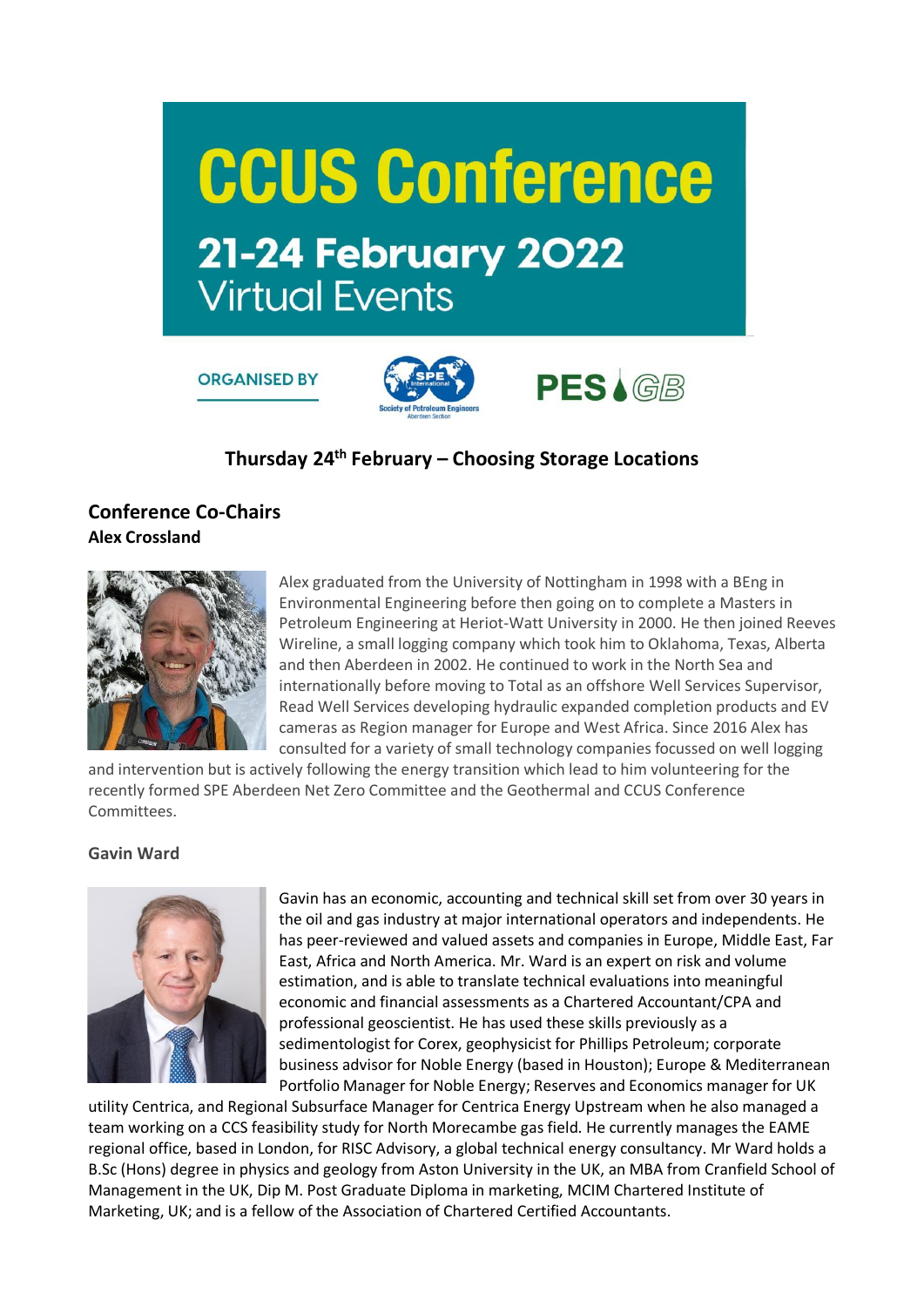#### Conference Co-Chairs - A. Crossland & G. Ward /// Session Chair - R. Ellis /// Session Co-Chair - Marco Pirrone

| 10:00        | Opening statement                                                                                                                                                                                                                   | A.Crossland/G.Ward                                |
|--------------|-------------------------------------------------------------------------------------------------------------------------------------------------------------------------------------------------------------------------------------|---------------------------------------------------|
| 10:10        | Keynote #1                                                                                                                                                                                                                          | Julien Perez, VP Strategy & Policy, OGCI          |
| 10:30        | The OGCI CO <sub>2</sub> storage resource catalogue                                                                                                                                                                                 | Sylvain Thibeau, OGCI/TotalEnergies               |
| 10:50        | <b>A3Q</b>                                                                                                                                                                                                                          |                                                   |
| II:O5        | Coffee Break                                                                                                                                                                                                                        |                                                   |
| 11:15        | Integrated subsurface - flow assurance studies for free flow CO, distribution in multiple storage reservoirs                                                                                                                        | Simone Nicolò, EniProgetti SpA                    |
| 11:35        | Integrated modelling to assess multiphase flow behaviour of CO, in wellbore for CCUS projects                                                                                                                                       | Amin Dehahani, Computer Modelling Group Ltd       |
| 11:55        | <b>A30</b>                                                                                                                                                                                                                          |                                                   |
| <b>12:10</b> | Lunch                                                                                                                                                                                                                               |                                                   |
| 12:40        | A fill-and-spill CCS mega-fairway in the Southern North Sea: a new concept to optimise CO, storage                                                                                                                                  | Andrew Green, Talaria                             |
| 13:00        | Evaluating faults, fractures, migration pathways, reservoirs and seals for CCS risk assessments in San<br>Juan Basin using rock volatiles stratigraphy of cuttings and cores from legacy oil wells and a new CCS<br>monitoring well | Mike Smith, Advanced Hydrocarbon Stratigraphy Inc |
| 13:20        | CCS storage sites: geomechanical considerations in assuring site reliability                                                                                                                                                        | Phil McCurdy, AXIS                                |
| 13:40        | <b>Q&amp;A</b>                                                                                                                                                                                                                      |                                                   |
| 13:55        | Coffee Break                                                                                                                                                                                                                        |                                                   |
| 14:05        | Containment Risk Assessment (CRA) for underground CO <sub>3</sub> storage using mulitple lines of evidence                                                                                                                          | Richard Metcalfe, Quintessa Ltd                   |
| 14:25        | Liverpool Bay CCS: A pioneering project to unlock UK's low carbon economy                                                                                                                                                           | B Becker, W Dickson, A Aleandri, ENI              |
| 14:45        | Endurance storage site - A giant Triassic-age structure to support the decarbonisation of the UK's East<br>Coast                                                                                                                    | Nicolas Bouffin, BP                               |
| 15:O5        | Q&A/Panel                                                                                                                                                                                                                           |                                                   |
| 15:35        | <b>Closing Statement</b>                                                                                                                                                                                                            | A.Crossland/G.Ward                                |

**PLATINUM SPONSORS** 

**EVENT SPONSOR** 

**PROGRAMME SPONSOR** 

**COFFEE BREAK SPONSOR** 

**SUPPORTED BY** 

**GEOE**xPRO













/// BE PART OF THE FUTURE, GET INVOLVED! ///

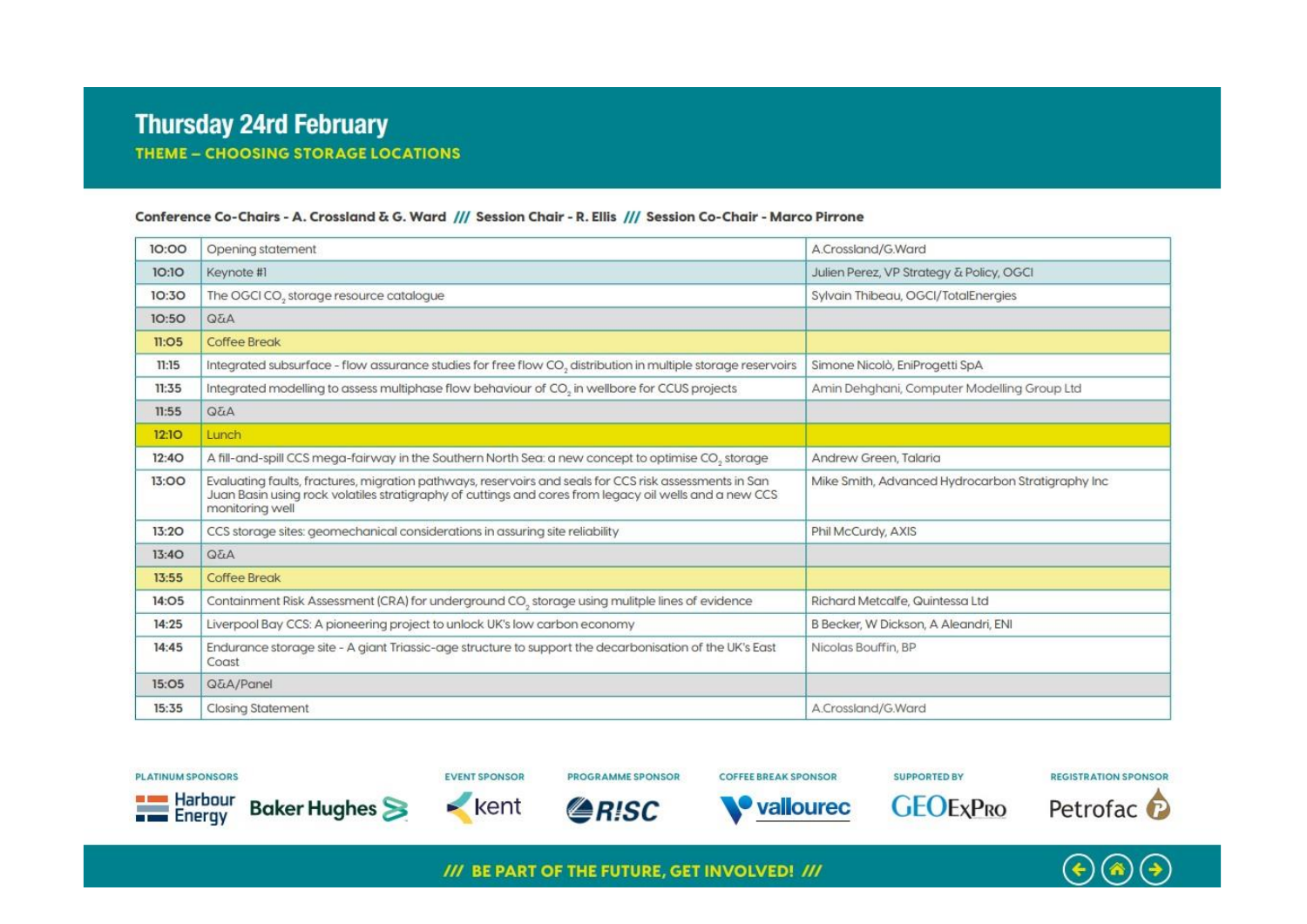# **Session Four - Choosing Storage Locations**

#### **Session Chair - Remke Ellis, TGT**



Remke is from Aberdeen and has academic background in Geoscience and Petroleum Engineering. In 2012 he began working in oil industry with principle roles in Reservoir and Production engineering. In early 2016 he joined TGT UK as Reservoir Engineering Domain Champion. He is now based permanently in Stavanger as Domain Champion supporting all Norway operations; primarily for well integrity diagnostics and evaluation of completion and reservoir performance in facilitating flow.

#### **Session Co-Chair - Marco Pirrone, Eni**



Marco is Production Petrophysics Team Leader at Eni HQ and he has been with the company since 2009. He specializes in dielectric dispersion log analysis, rock physics modeling, nuclear magnetic resonance in porous media, cased-hole formation evaluation, wellbore integrity, production logging and data-driven analytics for reservoir characterization. He is now a focal point for the definition of downhole monitoring activities in CCUS and UHS projects, as well as for the development of new approaches in energy transitions. Marco has authored or co-authored about 40 technical papers

and joined the 2016-2017 and 2019-2020 SPWLA Distinguished Speaker programs. He holds a MSc degree in Physics and a PhD in Theoretical Physics from the University of Milano-Bicocca, Italy.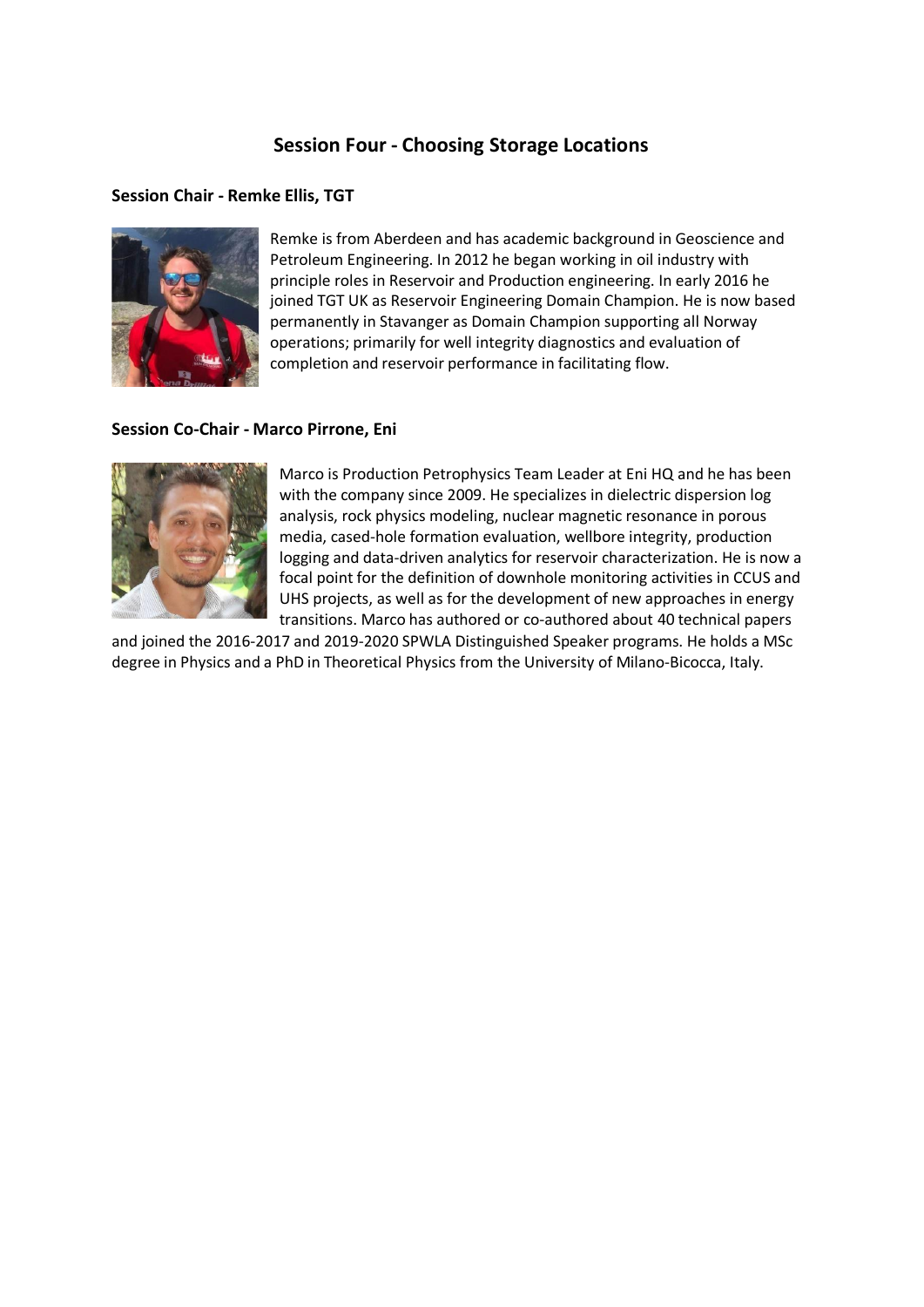# **Keynote**

#### **Julien Perez, OGCI**



As Strategy & Policy Vice President of OGCI, Julien is responsible for coordinating actions and commitments, developing external policy views, managing relations with institutions and external stakeholders, and providing strategic direction to drive future development of the organisation.

Previously, Julien was head of Climate & Energy Services at Ernst & Young where he assisted private and public players in setting up and implementing low-carbon strategies. Julien also worked at Total where he coordinated climate change actions and at

Aecom managing environmental liabilities for various industries. Julien holds an Environmental Engineering degree from Agro ParisTech, an Energy and Climate Economics degree from Dauphine and an advanced degree in climate change management from Yale.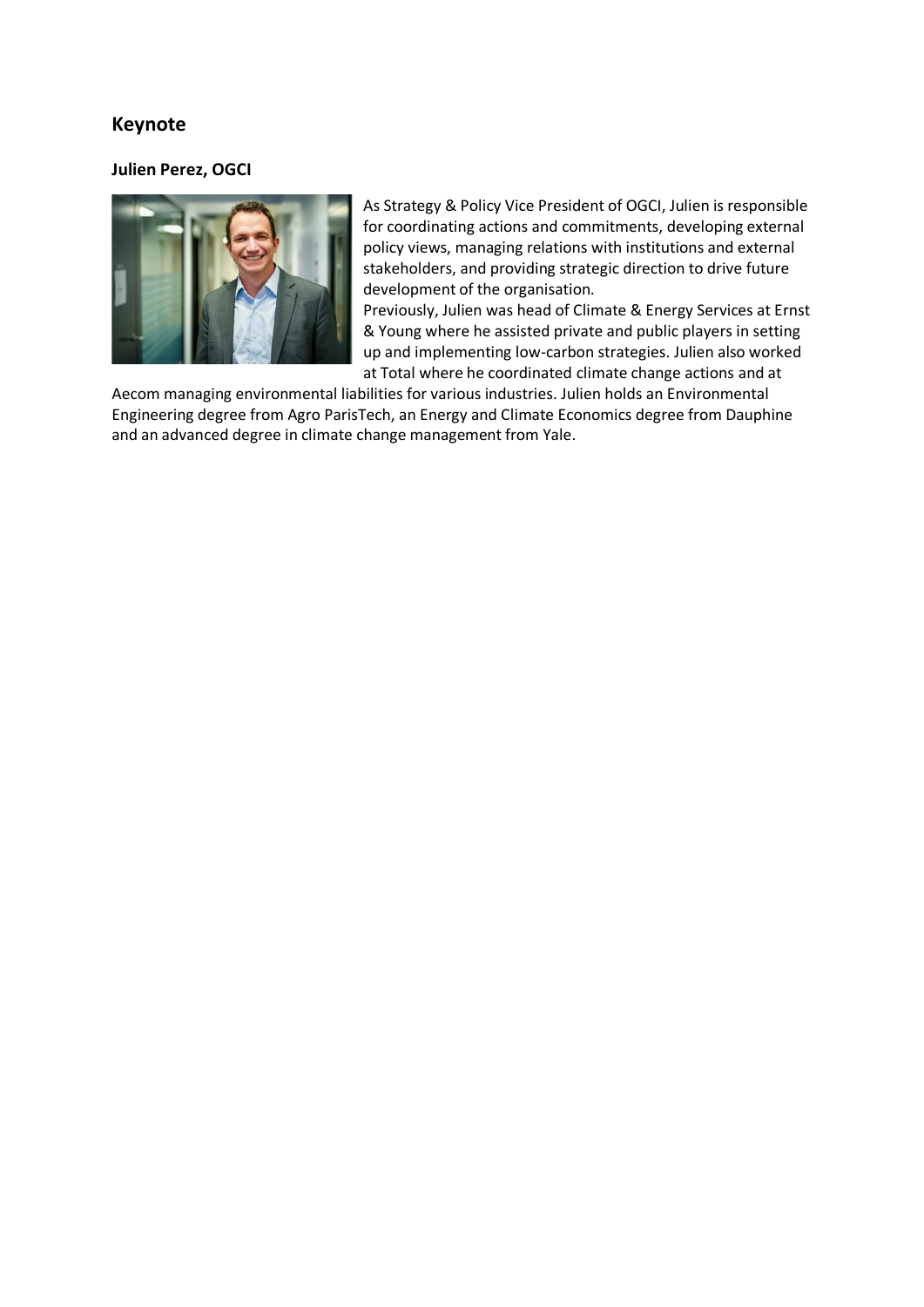#### **The OGCI CO<sup>2</sup> Storage Resource Catalogue**

Sylvain Thibeau, OGCI CO<sub>2</sub> storage work group lead and TotalEnergies CO<sub>2</sub> Storage Expert

Carbon Capture and Storage (CCS) is one of the technologies aiming at limiting future  $CO<sub>2</sub>$  emissions. Global CCS deployment will require to identify and develop  $CO<sub>2</sub>$  storage resources at the scale of the climate change issue.

In 2019, the Oil and Gas Climate Initiative (OGCI) has deciding to establish a  $CO<sub>2</sub>$  Storage Resource Catalogue in order to share knowledge and promote best practices in relation to  $CO<sub>2</sub>$  storage resource assessments. This is a 6-year effort which first goal is to reference all published assessments of CO<sub>2</sub> storage resources and to categorize these assessments using the SPE Storage Resource Management System (SRMS). Using the SRMS enables to evaluate the maturity of a resource and to provide guidance how to mature it further towards a development and implementation stage.

Other objectives are to facilitate adoption of the SRMS as the international standard for  $CO<sub>2</sub>$  storage resource assessments; to enable uploading and sharing of future assessments into the Catalogue; and to facilitate the understanding of resource availability for policy makers or investors. After two years of the project, it is observed that many assessments remain disconnected to any development strategy, which is a barrier to global CCS deployment.



Sylvain Thibeau is TotalEnergies expert for CO2 geological storage and OGCI Storage Work Group lead. He has been working on CCS from as early as 2000, working on Sleipner CO2 injection models and time lapse gravity interpretation. He is the author of more than 30 publications and contributed to 2 books, one on Sleipner and one on Lacs demonstration pilot. Sylvain's main topic of interest is large scale CO2 storage resource assessment.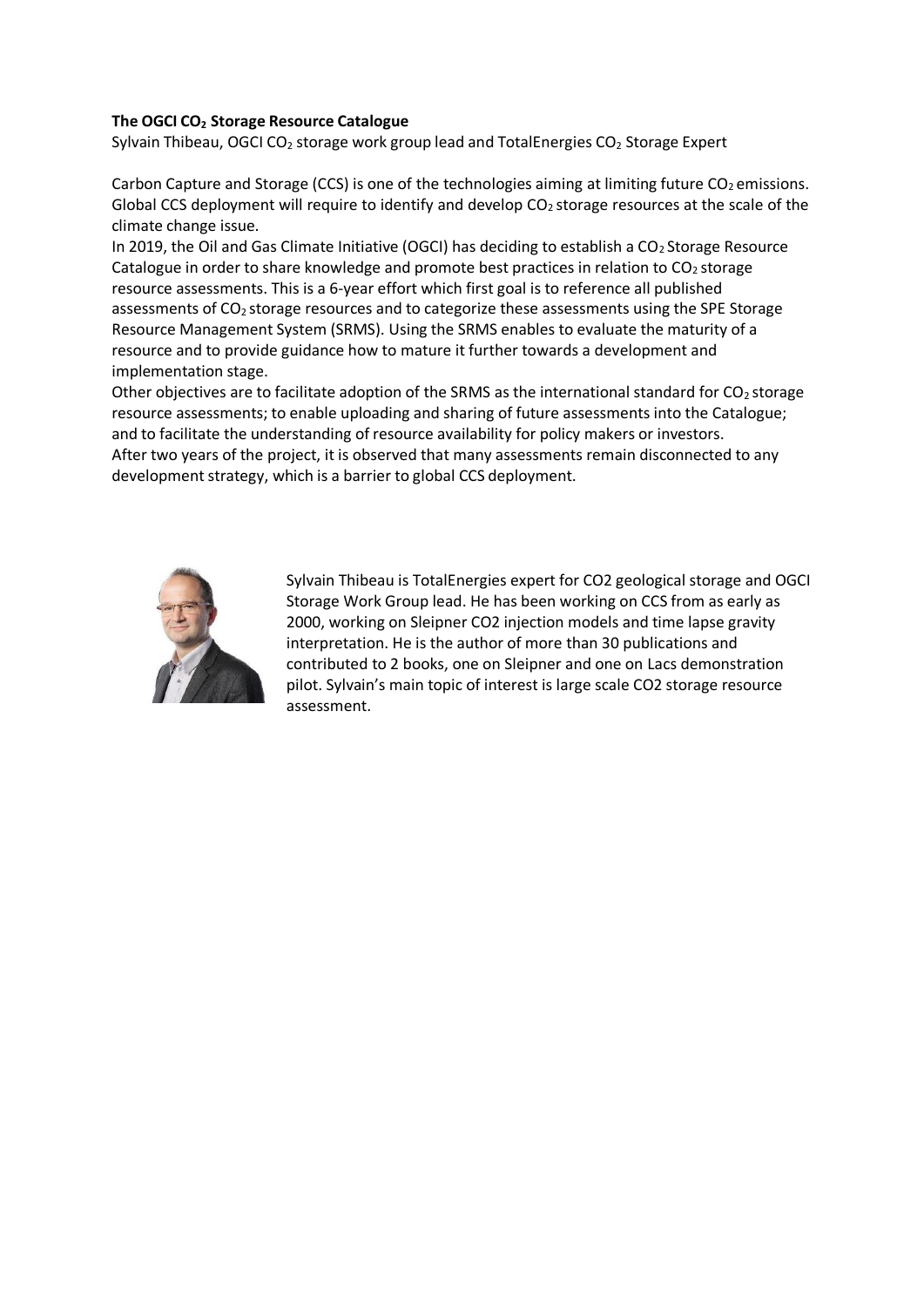## **Integrated Subsurface-Flow Assurance Studies For Free Flow CO2 Distribution In Multiple Storage Reservoirs**

Simone Nicolò & T. Mantegazza EniProgetti SpA, A. Di Lullo & G. Facchi Eni SpA

Eni's portfolio contains several late-life assets with potential suitability for  $CO<sub>2</sub>$  Storage and can directly contribute to achieve Energy Transition goals. It is common that such brown fields have been developed by grouping different reservoir layers with specific petrophysical properties, therefore at the end of their exploitation process they result in different residual reservoir pressures and available  $CO<sub>2</sub>$  storage capacities.

The potential reuse of the existing transportation facilities represents an additional challenge for CCS projects and, together with the minimization of the capital expenditure, it is the main driver to reduce the unit  $CO<sub>2</sub>$  storage cost.

Moreover, the typical CCS fluid compositions present impurities (e.g. H<sub>2</sub>, N<sub>2</sub>, light hydrocarbons) that increase the complexity of the thermodynamic modelling. The resultant fluid dynamic behaviour within the transportation systems is the key factor for a proper estimation of the actual hydraulic performances evolution during the whole injection time.

With the goals to predict and optimize the transportation and storage performances during the whole injection time (e.g. including the reservoirs pressurization), to minimize the capital expenditures and to maximize the reuse of existing facilities, a novel integrated approach has been developed with the best available simulation codes technologies.

Such approach and the details of its implementation, which includes the subsurface  $CO<sub>2</sub>$  storage evolution and the thermo-hydraulic phase behaviour of the surface transportation system, are described, also with the help of a case study.



Born in Rome in 1989, Simone "La Sapienza" University in Rome from 2008-2014, where he got his Master of Science in Chemical Engineering. He then joined in 2014 the Eni Spa 2nd level Master "Oil&Gas Plants Design" in University of Bologna, after which he held the position of Flow Assurance Engineer in EniProgetti Spa. With this role, he worked for different Projects worldwide, joining for two years the engineering team in EniProgetti Kazakhstan Branch. Back in Italy in 2020, he has been working on notable CCS Projects, including Ravenna CCS (Italy) and Liverpool Bay HyNet Project (UK).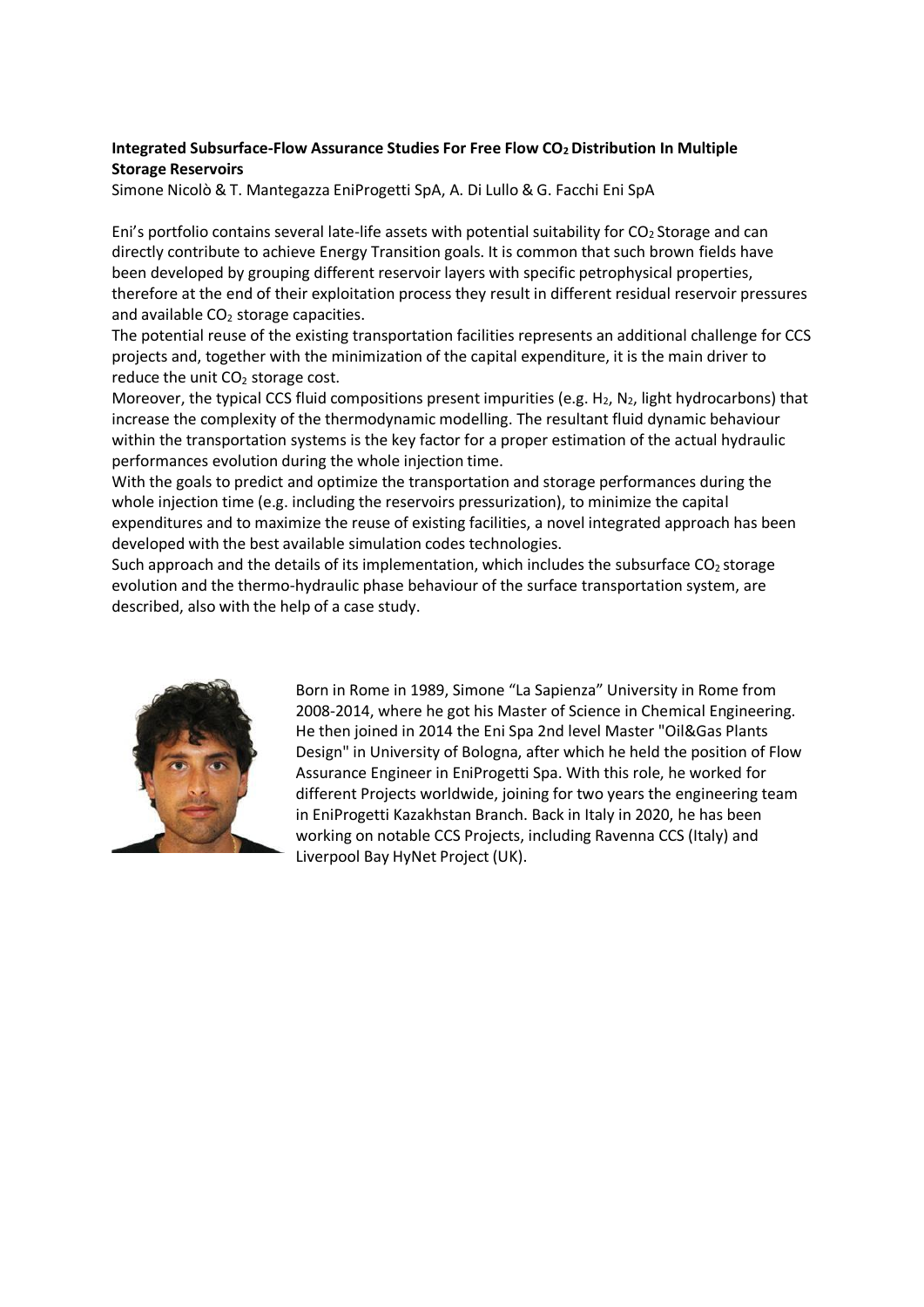## **Integrated Modelling To Assess Multiphase Flow Behaviour Of CO2 In Wellbore For CCUS Projects** Amin Dehghani, Computer Modelling Group Ltd

As various CCUS injection projects are coming up worldwide, it has become evident that a successful design of dynamic CO2 injection needs a proper understanding of multiphase flow behavior of CO2 This work presents an integrated solution whereby a transient thermal reservoir simulator was coupled to a steady-state well and network model, with CO2 properties being defined by an Equation of State model. The coupled model predicts the pressure and temperature changes along the wellbore to capture the challenges related to CO2 phase transition, which can affect well performance and operations. This could manifest as a low bottom-hole injection pressure or an unrealistic pressure gap atsurface. A sensitivity analysis was also conducted to evaluate the impact of various operational and design factors on the injected CO2 flow behavior.

Since bottomhole pressure and temperature for CO2 injection projects was predicted based on accurate modelling of CO2 phase behavior in the wellbore, this results in more accurate modelling of well injectivity and CO2 flow through the reservoir. This work can also act as a guide for operators to predict CO2 injection capacity.



Amin Dehghani is a petroleum engineer with over nine years of production and reservoir engineering experience in the middle East and North America. He has conducted various well-intervention operations in the Middle East, and is experienced in the wellbore and network modeling. At CMG, he has been providing wellbore analysis and integrated production system modeling (IPSM) to CMG customers. He holds a BSc and MSc in reservoir engineering from Petroleum University of Technology, Iran.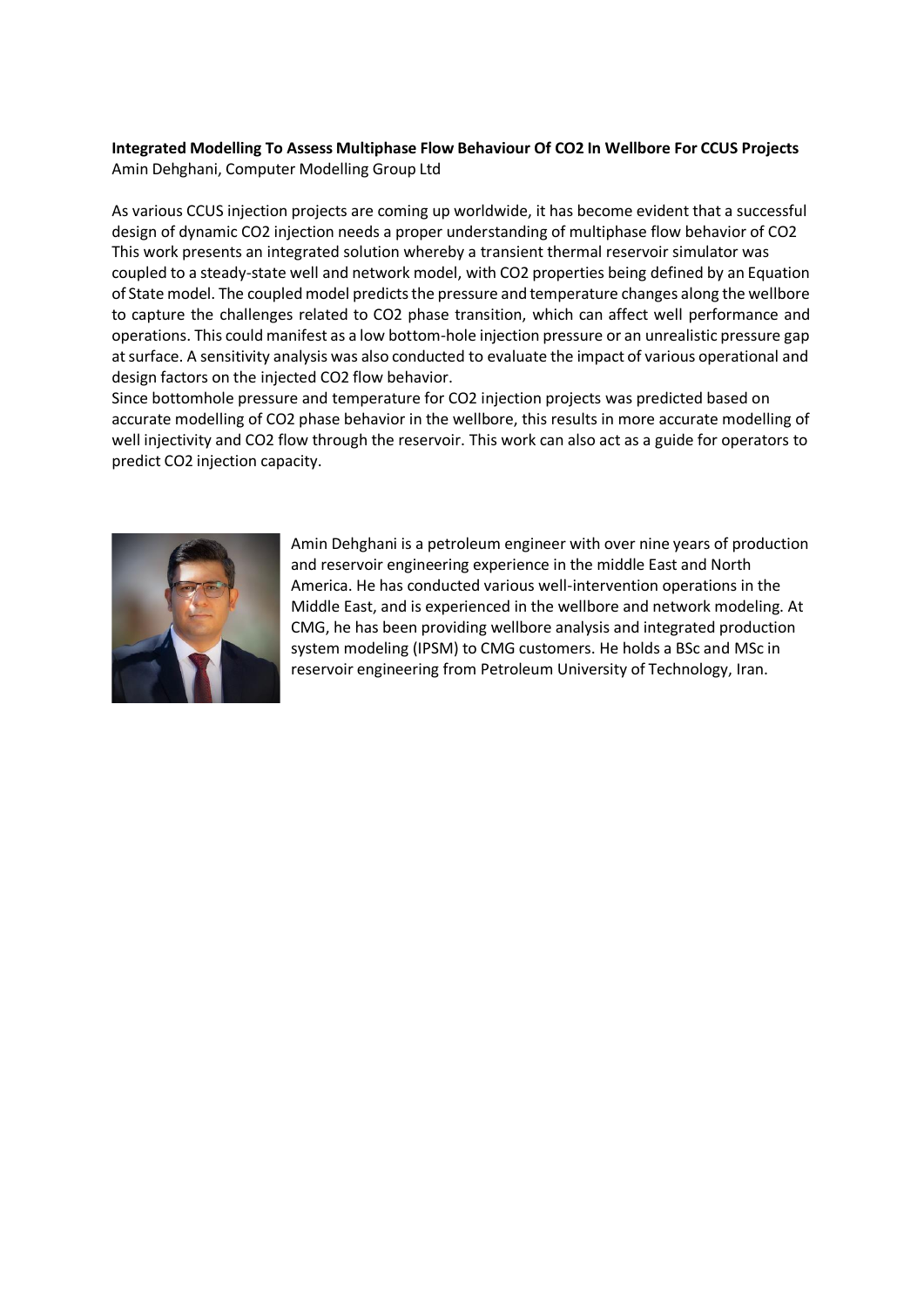## **A Fill-and-spill CCS Mega-fairway In The Southern North Sea: A New Concept To Optimise CO<sup>2</sup> Storage**

Stefano Patruno<sup>1</sup>, Andrew Green<sup>2</sup>, Davide Caldarella<sup>3</sup>, Vittorio Scisciani<sup>3</sup>, Joel Corcoran<sup>4</sup>, Marianne Nuzzo<sup>2</sup>, Marcin Przywara<sup>5</sup> and Graham Gillott<sup>6</sup>

<sup>1</sup> Department of Engineering, University of Nicosia, <sup>2</sup> IGI, <sup>3</sup>University of Chieti-Pescara,<sup>4</sup> Goel EP Ltd, <sup>5</sup> ul. Żułowska Kraków<u>, 6</u> Talaria Technology Ltd.

A potential carbon capture and storage (CCS) fill-and-spill mega-fairway is here identified in UKCS Quadrants 43-44, by combining regional wellbore data with 3D seismic interpretation and migration modelling.

In the study area, the Triassic Bunter Sandstone reservoir shows consistent thicknesses (90-216 m) and prospective core-based porosities and permeabilities (11-28%, 9-669 mD). A connected reservoir is suggested regionally from consistent, near-hydrostatic aquifer pressure gradients (~0.51 psi/ft) and leakage is mitigated through a thick, laterally-effective top seal. Structural closures in the area are generally less than the  $CO<sub>2</sub>$  column heights necessary to breach the seal. At least eleven mapped closures are shown to link together into the proposed regional fill-and-spill "Silverpit CCS Fairway". If filled to spill, these traps could cumulatively host up to 7.9 Gt of  $CO<sub>2</sub>$  three times that of the proposed Endurance CCS Field.

Through management of the injection and fill-spill strategy, this fairway could be future-proofed in relation to CO2 spill hazards, whilst possibly requiring less 'injector hubs' to fill the traps. Migration spill-point modelling along the fairway may also inform the placement of permanent, cost-effective multi-physics seabed system for leakage and migration monitoring.

Exploiting fill-and-spill fairways for CCS is a new concept with vast potential applicability globally.



Andrew is a Senior Geochemist and Basin Modeller at IGI Ltd., an independent sub-surface fluid consultancy and geochemical software company based in the UK. With 15yrs industry experience, focused primarily on exploration petroleum geology and geochemistry, Andrew fully appreciates the benefit of sound integration between analytical data and regional, basin-scale geology and processes when it comes to de-risking sub-surface systems. Alongside delivering software training and user support, Andrew is currently developing knowledge related to reservoir & production geochemistry, analytical methods linked to environmental geochemistry and CO2 storage.

As part of a collaborative team involving academia and industry, Andrew will present a novel CO2 storage solution in the UK, Southern North Sea.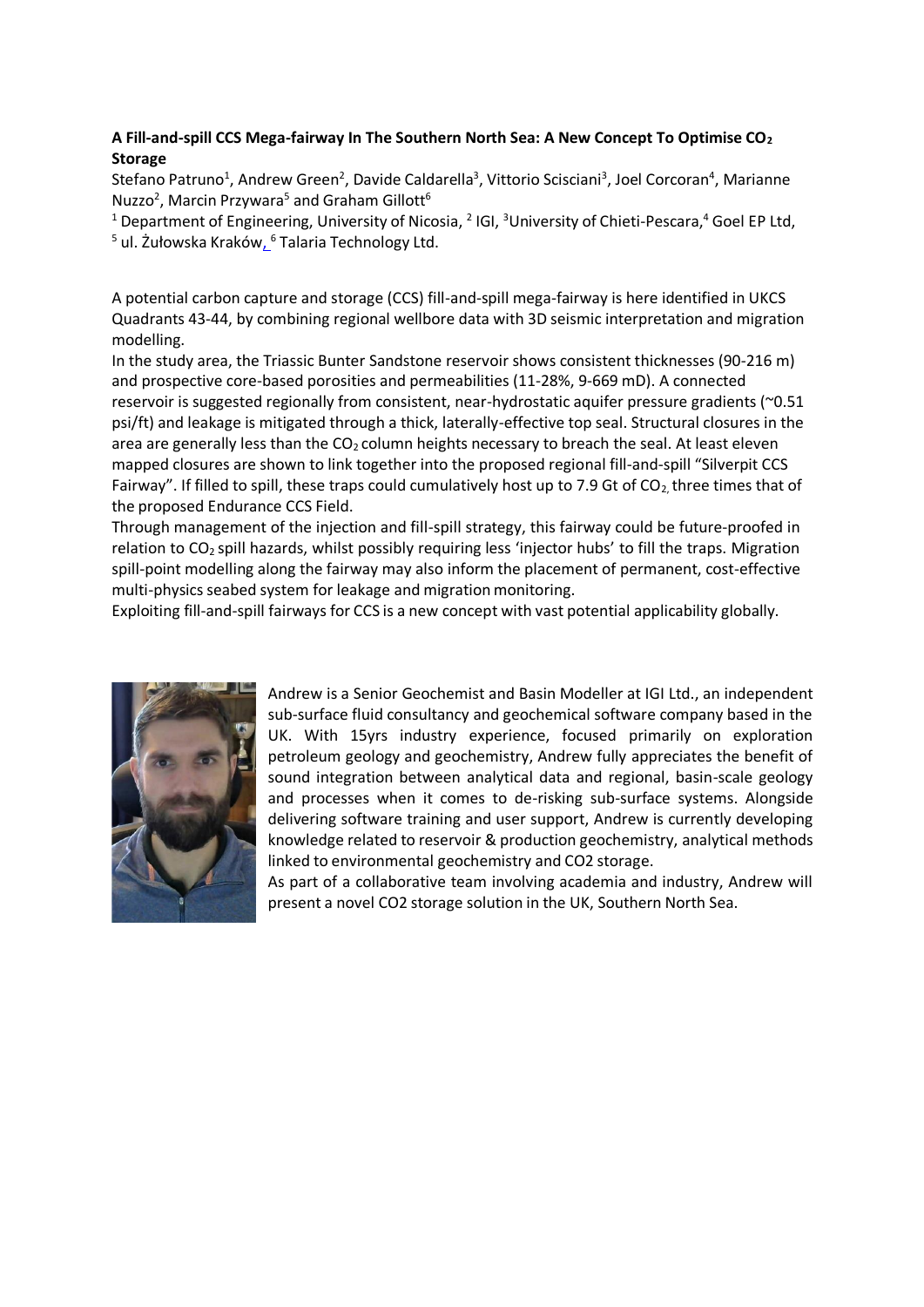#### **Evaluating Faults, Fractures, Migration Pathways, Reservoirs And Seals For CCS Risk Assessments In San Juan Basin Using Rock Volatiles Stratigraphy Of Cuttings And Cores From Legacy Oil Wells And A New CCS Monitoring Well.**

Michael P. Smith<sup>1</sup>, William Ampomah<sup>2</sup>, Luke Martin<sup>2</sup>, Timothy Smith<sup>1</sup>, Patrick Gordan<sup>1</sup>, & Christopher Smith<sup>1</sup>. <sup>1</sup>Advanced Hydrocarbon Stratigraphy, <sup>2</sup>New Mexico Institute of Mining and Technology

Cuttings' volatiles are analyzed from the CCS target Jurassic section from the 1961 Kirtland #1 well in the San Juan Basin (SJB) and the 1982 Stephenson #1 well on the Hogback Monocline using AHS's unique cryo-trap mass spectrometry system. The wells are near each other but on opposites sides of the multiple 1000's of feet displacement Hogback Fault. Core and cuttings volatiles from the soon to drill nearby SJB CarbonSAFE#1 well are also presented.

Kirtland cuttings'  $CO<sub>2</sub>$  increases below 7200', suggesting a pressure seal within the Morrison Formation's Saltwash Member, indicating reduced vertical  $CO<sub>2</sub>$  loss risk.

There is no Jurassic oil or gas production in the NW of the petroliferous SJB, but oil occurs in cuttings throughout the Jurassic in Kirtland #1 as a series of oil spikes. Previous work by AHS on samples from different basins shows oil spikes in our data indicate oil filled fractures.

A likely vertical oil migration conduit is the Hogback fault. Fault associated oil filled fractures could increase  $CO<sub>2</sub>$  loss risk by facilitating  $CO<sub>2</sub>$  migration to the Hogback fault.

This work together with other analysis conducted as part of the SJB CarbonSAFE and the SJB fault characterization projects will assist in siting future CO2 injection wells within the Basin.

This material is based upon work conducted as part of the San Juan Basin Fault Characterization project, supported by the Department of Energy under Award Number DE-F0032064. Additional support was received from the San Juan Basin CarbonSAFE Phase III project, supported by the Department of Energy under Award Number DE-FE0031890.



Mike Smith earned a BA in Geology from Rutgers College in 1977, and PhD in Geology and Geophysics from U Hawaii in 1981. At U Tulsa (1981-1984) Mike developed the first Mass Spectrometer system to analyze Individual Fluid Inclusion Volatiles with Colin Barker. At Amoco's Tulsa Research Center (1984- 1994) Mike invented Fluid Inclusion Stratigraphy (FIS), now owned and marketed by Schlumberger. Mike resigned Amoco in 1994 to start Advanced Hydrocarbon Stratigraphy (AHS) inventing Fluid Inclusion Volatiles (FIV). Mike sold FIV to ExxonMobil Upstream Research in 1999 and consulted with ExxonMobil until 2009. In 2010 Mike restarted AHS developing new patented

technology to gently analyze present-day oil, gas, inorganic gases (such as  $CO<sub>2</sub>$ ), organic acids, reservoir properties, and formation water in old and new drill cuttings and core. AHS markets this technology worldwide as Rock Volatiles Stratigraphy (RVStrat). RVStrat also evaluates CCS reservoir viability, as well as CO<sub>2</sub> phobicity. And, RVStrat aids Helium and Geothermal exploration. Mike has been awarded more than 40 patents worldwide.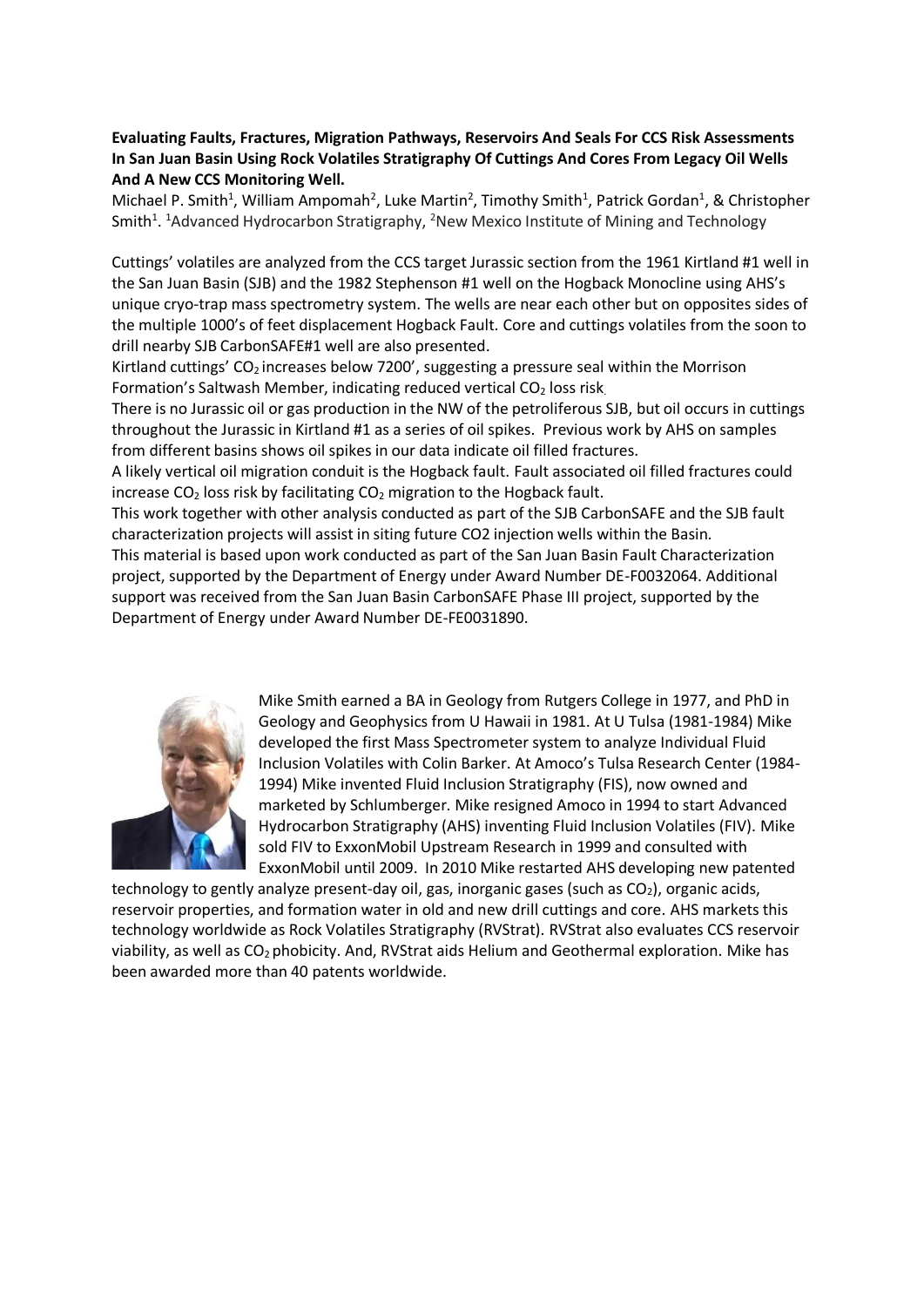#### **CCS Storage Sites: Geomechanical ConsiderationsIn Assuring Site Reliability**

Phil McCurdy, AXIS

The world needs to find a realistic and practical way to transition from a hydrocarbon powered economy to one more dominated by renewable energy sources. CCS can play a key role to reach the net zero target by 2050.

This talk summarises a large site selection project that was undertaken on potential storage sites covering the UK sector of the North Sea. 579 initial sites were filtered down to 20 of the more promising candidates.

The key candidates were checked Vs the site location relative to CO2 sources, geology , storage capacity and risk factors . Geomechanical considerations were fundamental to assessing site suitability , considering

- The optimum strategy for well construction.
- Potential impact of reservoir compaction on abandoned wells.
- Sanding risk posed over CO2 injection life.
- CO2 injection and induced hydraulic fracturing / fault instability.

A more recent case study from a recent project in a depleted gas field in the SNS will be also shown, highlighting the geoemchanics risks reviewed.

The talk will highlight some of the key conclusions reported from the site reviews. It will detail noted key differences in possible storage site (aquifer Vs depleted field).



Phil is a Geomechanics Engineer with 25 years of industry experience with a broad range of technical skills. Experience includes Geomechanics projects for fields in the North Sea, West Africa, and Asia. Phil currently works as geomechanics team leader in Axis. Specialist technical skills include assessment of Co2 storage sites, wellbore stability, sand failure prediction, sand control and management, compaction and fault risk assessment. Also involved in reviewing Geomechanical aspects of abandonment plans for North Sea fields and CO2 storage reviews. Philip has nine published Society of Petroleum Engineers (SPE) papers in the field of Geomechanics and received an SPE award for services to industry in 2010.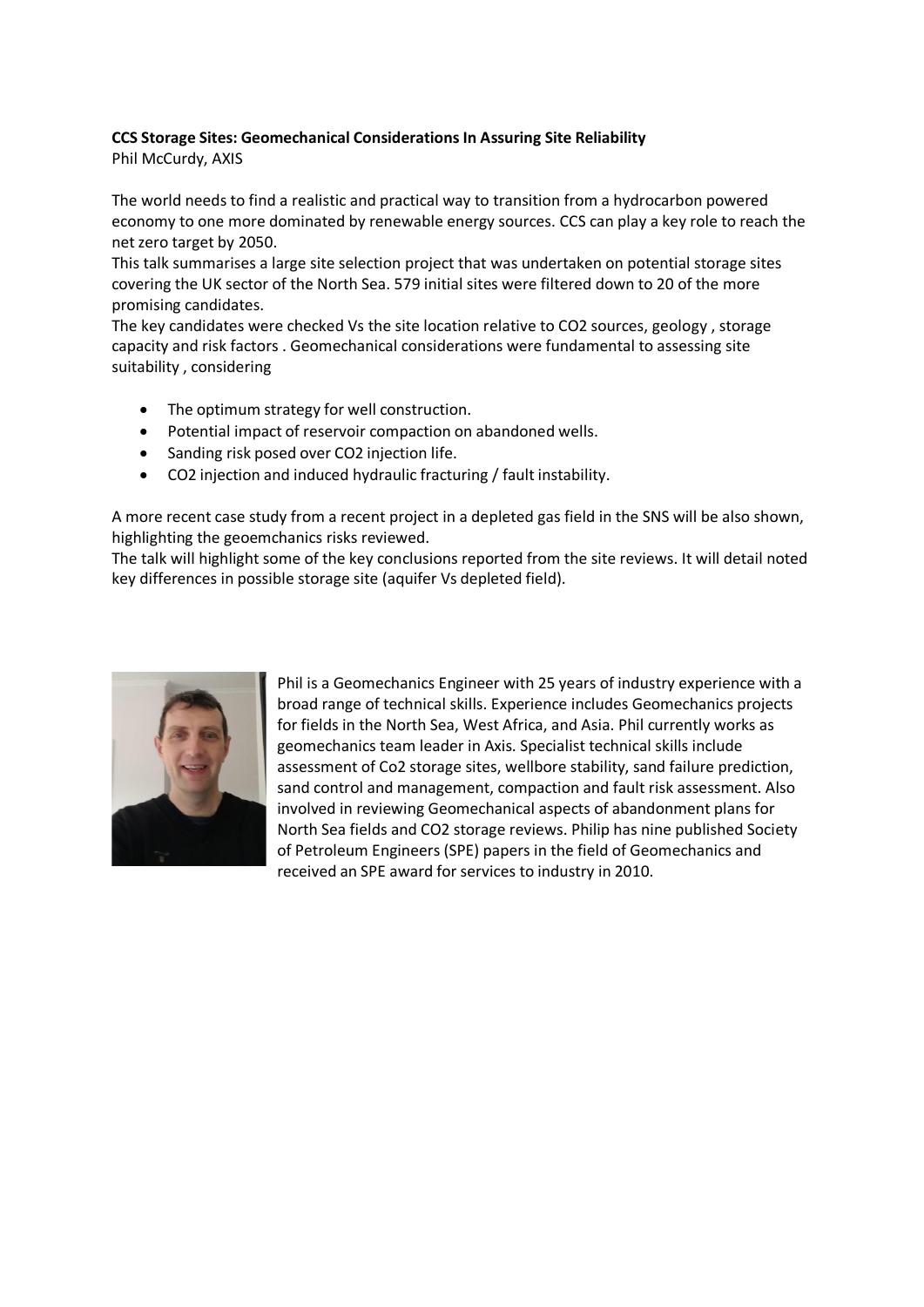## **Containment Risk Assessment (CRA) For Underground CO2 Storage Using Multiple Lines Of Evidence**

Richard Metcalfe<sup>1</sup>, Renato Zagorščak<sup>1\*</sup>, Steven Benbow<sup>1</sup>, Paul Suckling<sup>1</sup>, Emma Cairns<sup>2</sup>, Kate Thatcher<sup>2</sup>, George Towler<sup>2</sup>, Alex Bond<sup>2</sup>.<sup>1</sup> Quintessa Ltd, Oxfordshire UK;<sup>2</sup> Quintessa Ltd, Warrington, UK

Carbon, capture and storage (CCS) will be necessary to expedite a cost-effective transition to a net zero-carbon-emitting economy. CCS requires effectively permanent underground  $CO<sub>2</sub>$  storage, risks to which are the subject of a containment risk assessment (CRA) which is required for any proposed  $CO<sub>2</sub>$ storage site. Such an assessment involves making judgments about risks based on multiple lines of evidence, and presentation of the outcomes to stakeholders, including regulators. Here we present a structured approach to doing this, based on a combination of scenarios, decision trees, bowties and risk matrices. Using real-world examples, we illustrate the approach by showing how it has been used to assess the risk of CO<sub>2</sub> leakage from wells, including those that are part of a CCS project (newly drilled ones, or re-purposed existing ones), or legacy wells unrelated to the project. It is necessary to ensure that wells perform as required during any operations and, in the long term, do not leak  $CO<sub>2</sub>$  or provide pathways for movement of natural formation fluids. Uncertainties and future needs are considered in the context of the energy transition, highlighting other applications that could benefit from the assessment approaches developed for CCS.



Richard has been working on risk assessments connected with underground activities such as radioactive waste disposal, hazardous waste disposal, natural gas storage and  $CO<sub>2</sub>$  storage for more than 30 years. He spent 9 years at the British Geological Survey where he first worked on CO<sub>2</sub> storage in the mid-1990s'. He then moved to Japan where he was an International Fellow at the Japan Nuclear Cycle Development Institute. He joined Quintessa Japan in Yokohama in 2002 but relocated to Quintessa in Henley-on-Thames in the UK in 2006. While working at Quintessa he has been involved in many  $CO<sub>2</sub>$  storage related projects, including the CEC-supported CO2ReMoVe and RISCS projects, the White Rose Project and several projects in Japan. He has a degree in geology

from the University of Durham and a PhD in low-temperature water / rock reactions from the University of Bristol.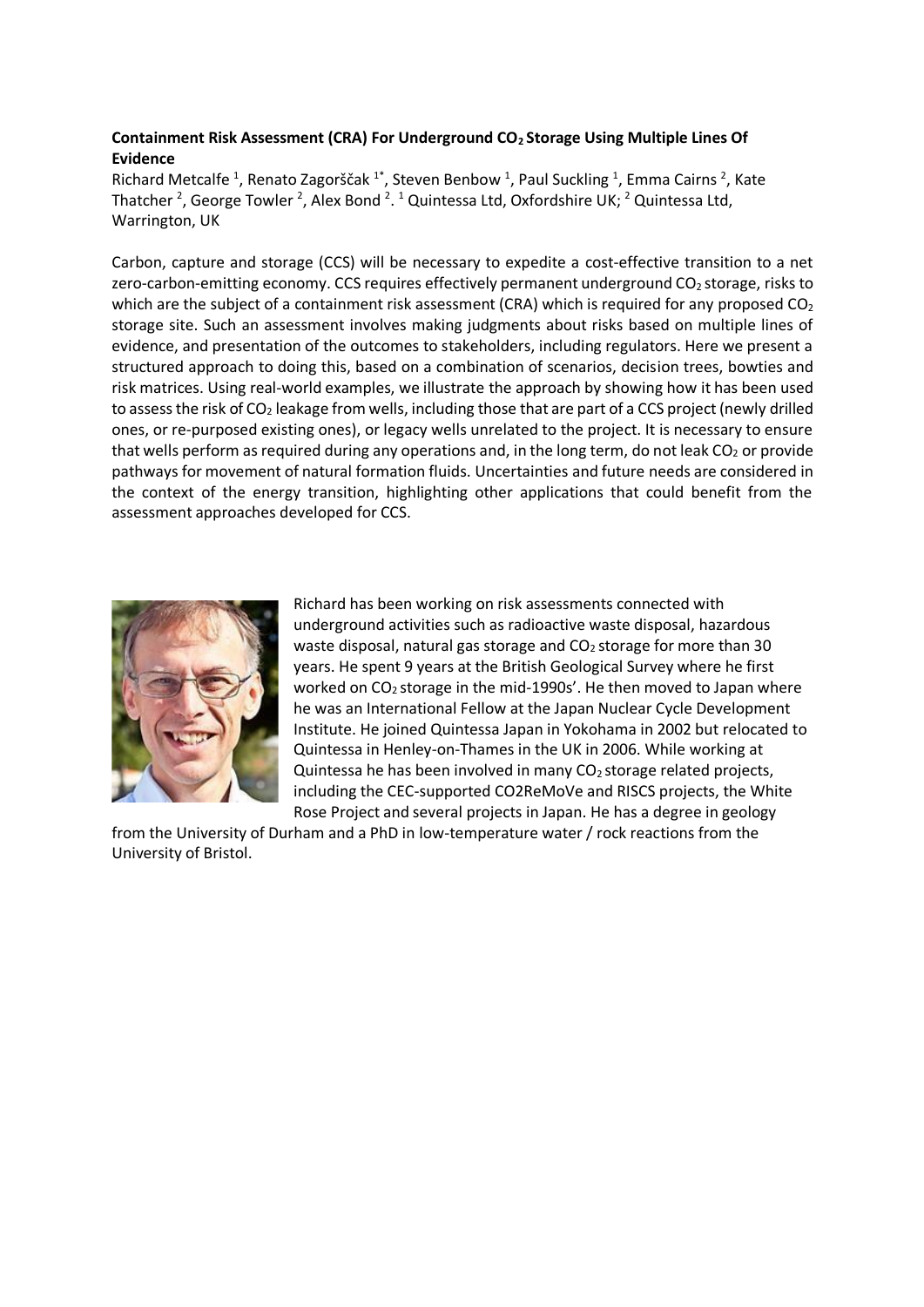#### **Liverpool Bay CCS: A Pioneering Project To Unlock UK's Low Carbon Economy**

B. Becker, W. Dickson, A. Aleandri

Abstract Eni's portfolio in the UK includes several late life assets with the potential for re-purposing for Carbon Capture and Storage (CCS) initiatives, which can assist in achieving a low carbon economy and contribute to meeting the target milestones defined by the UK Government's drive to net zero. The Liverpool Bay CCS project is being developed in parallel with and as a key part of the HyNet NW integrated project, which is aimed at decarbonising the important industrial district of North West England and North Wales. Eni has been awarded a Carbon Dioxide Appraisal and Storage License by the UK Oil & Gas Authority for CO2 sequestration in the depleted Liverpool Bay fields and the Liverpool Bay CCS project has recently been selected on Track 1 under the BEIS Cluster Sequencing Process. This paper aims to summarise Eni's recent multidisciplinary work, from subsurface, flow assurance, engineering and project management, and describes the integrated, full chain studies that led to the selected development case. This strategic case study demonstrates the development of a practical and low-cost solution to decarbonise an industrial district by exploiting synergies with existing O&G assets that have reached the end of their production life.



Alessandro has over 10 years of professional experience in the O&G industry working with an Italian oil company, Eni S.p.A. He has a significant background in reservoir and petroleum engineering working both in Milan Headquarters and in various Eni's affiliates (Italy, Iraq, United Arabian Emirates and United Kingdom). He is currently acting as CCUS Subsurface Manager for Eni UK Limited; he oversees and manages subsurface and MMV related workflows associated with the Liverpool Bay CCS project.



William Dickson is a member of Eni UK's Decommissioning & Renewables team, and is a member of the Liverpool Bay CCS Project Management team. After a degree in Mechanical Engineering and initial roles in the mining and utility industries, William progressed through engineering management and project management positions in the oil and gas sector. A later MBA enabled him to take a broader view of project development. William has a range of project experience from feasibility studies to FEED, execution and construction and has worked in a number of roles in the oil and gas sector with both main contractors and operating

companies. Prior to his current role, he managed early development of Eni's LNG initiatives, and before joining Eni he worked on a major LNG liquefaction project in Australia.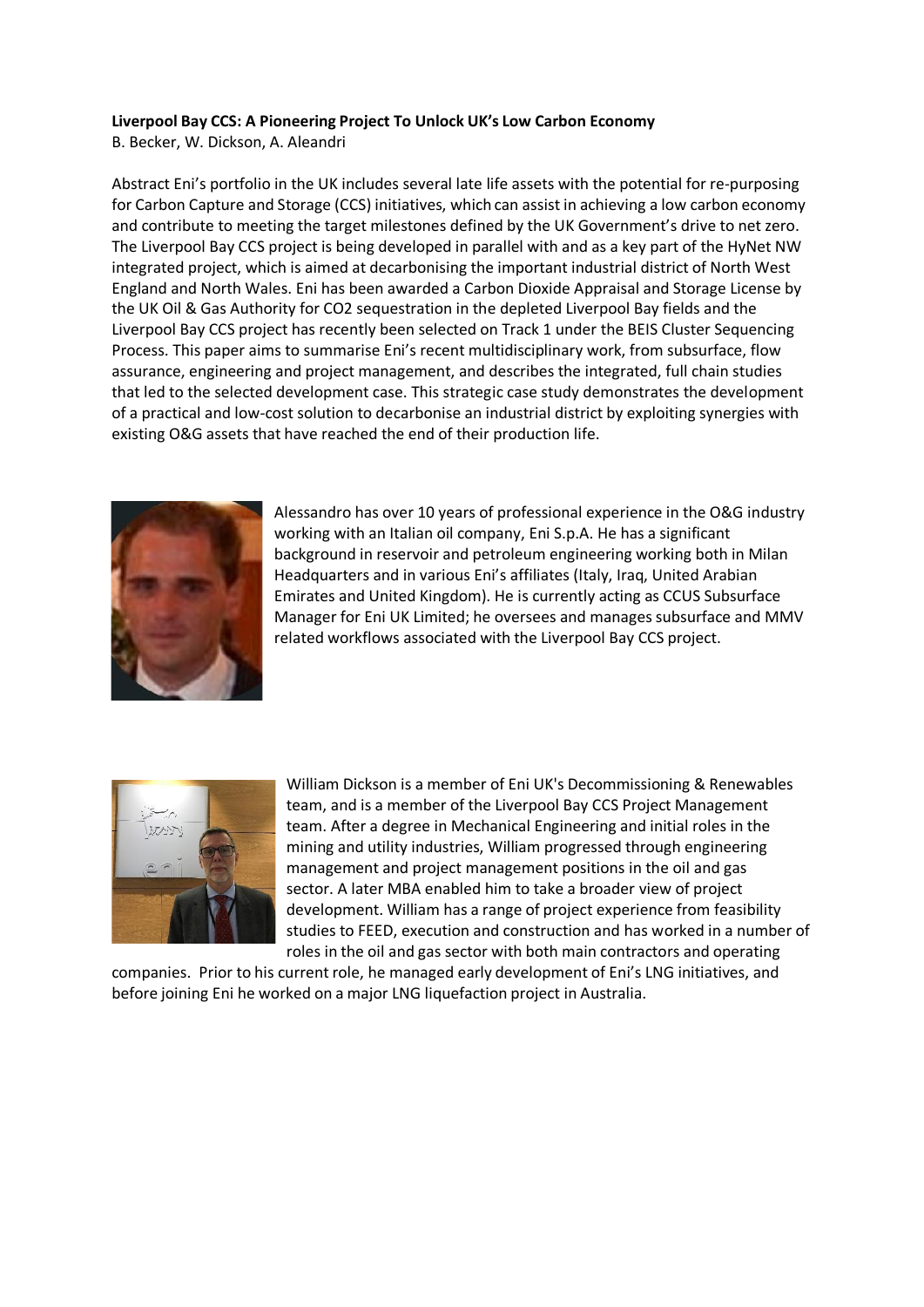# **Endurance Storage Site: A Giant Triassic-age Structure To Support The Decarbonization Of The UK's East Coast**

Nicolas Bouffin**,** bp

The Northern Endurance Partnership project intends to deliver an innovative First-of-a-Kind (FOAK) offshore low-carbon CCUS infrastructure in the UK, connecting the Humber and Teesside Industrial Clusters to the Endurance CO2 Store in the Southern North Sea (SNS). This includes CO2 pipelines connecting from Humber and Teesside compression/pumping systems to a common subsea manifold and well injection site at Endurance, allowing initially an average of 4 Mega Tons of CO2 emissions per annum (MTPA) from both clusters to be transported and stored by 2026 (circa 100 MT to be stored from power and industrial sources).

The project initially evaluated two offshore CO2 stores in the SNS: 'Endurance', a saline aquifer formation structural trap, and 'Hewett', a depleted gas field. The result of this assessment after maturation of both options, led to Endurance being selected as the primary store for the project in 2020.

The presentation will look at some of the key aspects of the Endurance storage site (capacity, injectivity, and containment) evaluated by the project subsurface and wells team as well as its potential for expansion beyond Phase 1.



Nicolas is a senior reservoir engineer with bp based in London, where he is working on the bp-operated Net Zero Teesside/Northern Endurance Partnership Carbon Capture and Sequestration project. Nicolas has over 14 years of international reservoir and petroleum engineering experience having worked for bp on a large variety of oil and gas fields throughout the life cycle (North Sea, North America Rockies, GoM Deepwater, Caspian, Iraq). His career interests include reservoir management, reservoir modelling and simulation, resources estimation, subsurface risk management, and carbon capture & storage. He holds B.Sc. and M.Sc. degrees in geological engineering

from INPL-ENSG in France. He also holds a M.Sc. degree in petroleum engineering from Texas A&M University (College Station).